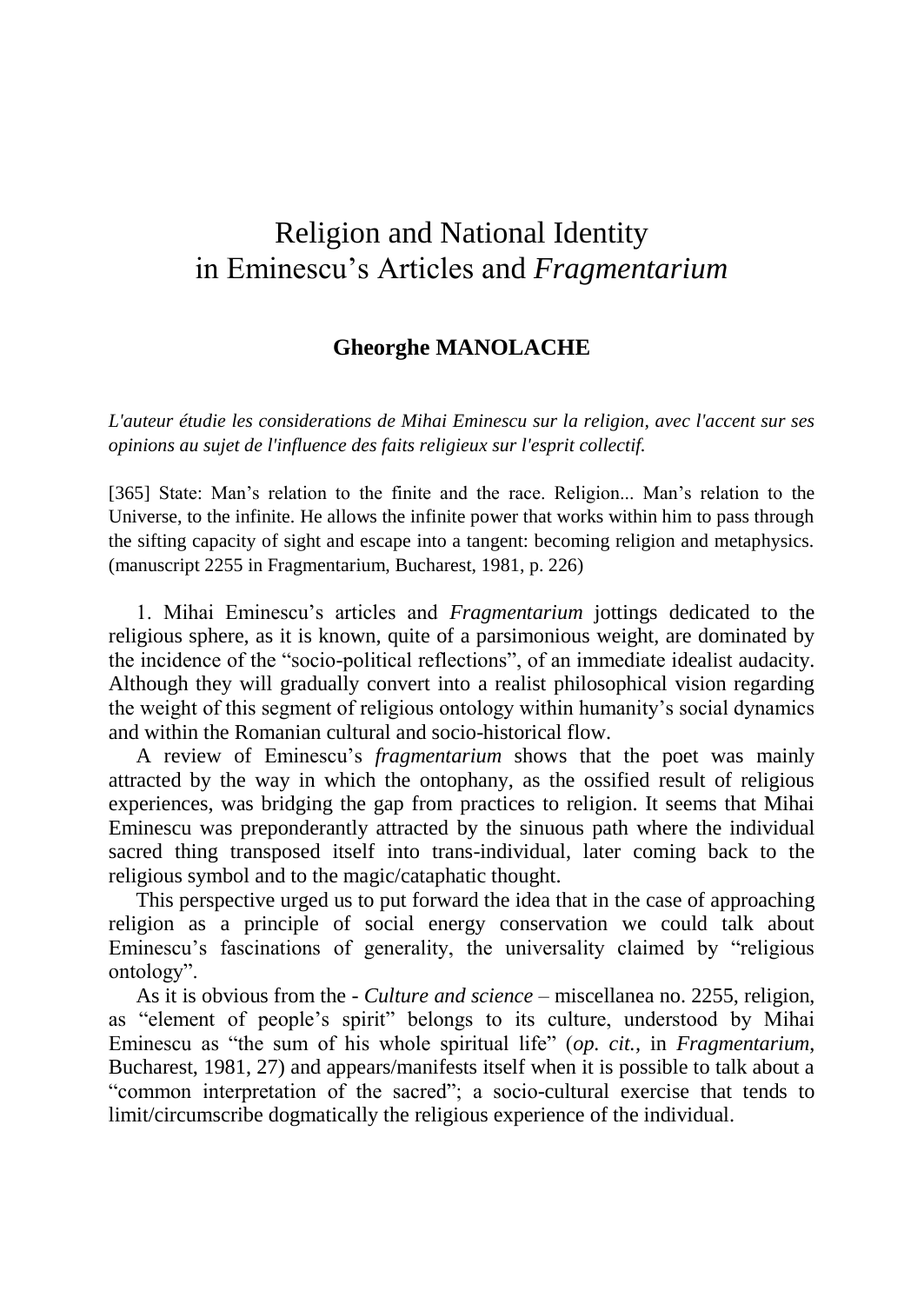The moment of detaching religion from "pure religiosity" (*op. cit.*, p. 28) is important because of the fact that, through it, a certain tentative of/towards secularization is made. Taking into account that, historically speaking, the access to sacredness is lost from the society as a whole, the religious community will try, through various forms, to stop "the degradation of the sacred into the profane".

From the "significant rationality's" perspective, we can say that, with regard to what concerns Mihai Eminescu, the one from "fragmentarium", the religious experience, practiced within small communities, will be accepted as "hermetic semiosis" while among the great nations, the only valid interpretation remains the one given/conformed by tradition. The ancient Greek or Roman"s loss of tradition is an equivalent phenomenon, in Eminescu's option, with the dissolution of knowledge in a broader sense.

Bringing forward the interest shown by Mihai Eminescu towards religion and religious matters, we point out the correct employment of the tools used by him in the "deductions" of the phenomenon"s dialectics: "dogma" as means of a religion"s operating system; "the cult" as an offer of adequate knowledge of the dogma and "the church", assumed socio-historical and cultural as an institutional form of setting up the cult and the dogma.

The unilateral approach by the hermeneutical interpreters of Eminescu"s thought of such matters, for instance (especially) those regarding the relations between religion and the political power and/or the relationships between religion and national identity, requires them to be revised with the texts (namely: the drafts) "on the table". Especially considering that, as it could be observed from the following lines, the relation between religion and national identity needs to be reviewed in the light of the effects produced by the Junimea society"s progressive cultural and socio-historical conservatism. G. Călinescu was also advocating an "explication in line with progress" (see *Mihai Eminescu, studii şi articole*, Iaşi, 1978, p.160), recommending a hermeneutical shift of emphasis upon the phenomenon"s dynamics and a more temperate caution in promoting "the verbal leap over facts" (see G. Călinescu, *Eminescu şi clasele pozitive*, 1946, *op. cit*., p.147).

As D. Vatamaniuc was also pointing out (see *Fragmentarium*, Bucureşti, 1981, p.16), Mihai Eminescu was constantly interested by the dialectics of the sociohistorical phenomena and by the philosophy of history; following them in their perpetual changes, decoded as slips out of the state of equilibrium, regardless of the cause that determines their intensity; describing, later on, their amplitude through the permanent equation of restoring the maintenance path of a necessary state of balance and of social entropy.

In the manuscript no. 2255 (*Cultură şi ştiinţă, op. cit.* pp. 27-28), Mihai Eminescu displays his perspective on "integralism" thinking that, in the case of "public or national culture", only those "common elements" remain which, not being anymore "the work of solitary people", they belong to a nation's "educated spirit". In addition, in the integralist option of Eminescu's thought, this "educated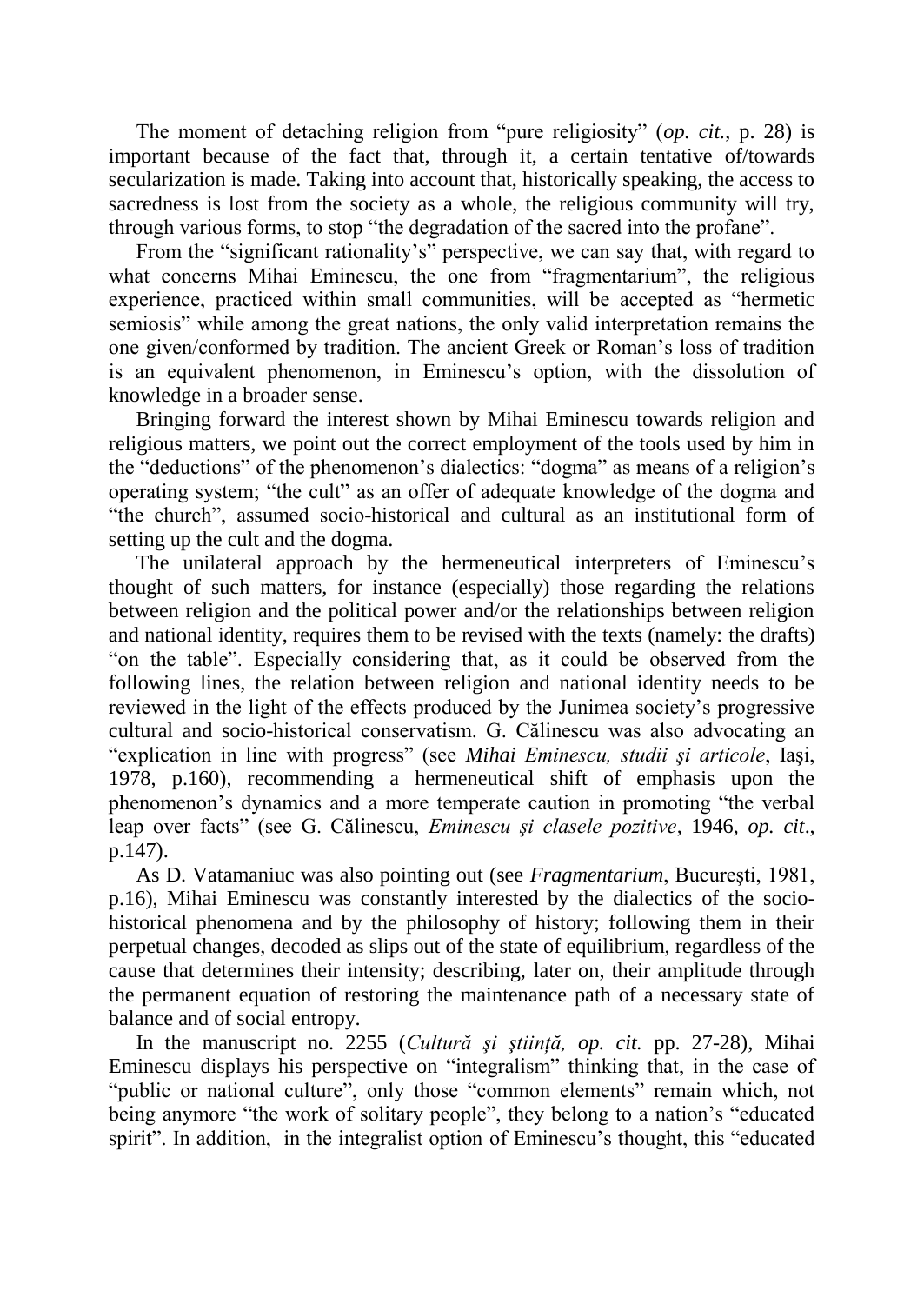spirit" is a cultural composite made up of "manners, religions, the way of seeing the world and, especially the language, which is the mirror of these" (*op. cit.,* p.27).

2. Religion, as a proven/practiced cultural expression or, in the poet's terms, as a common social language of national individuality, circumscribes itself to the "spirit of the people" in which equally recognizable are those cultural signs that claim "morality from man". It is our duty to reiterate that, in this case, "culture" was perceived by Mihai Eminescu both as "a distinguished source of morality" and as "own reason of sentiments (beliefs)" (*op. cit.,* p.28)

Imputing him the "integral nationalism", "xenophobia" or even "anti-Semitism" leads to the erroneous assumption, of course, that the so-called "dictatorship of Eminescu's thought" transmutes (in his own version) the issue of religion from a *datum*, into a *fatum*. The imputation comes on the basis that the national spirit, in Mihai Eminescu"s view, "unfolds itself in an ontic direction" as it is religion in the present case. Romanians have always identified religion with "nationality", regarding thus as "foreigners, all of them who do not belong to the Romanian people's customs" and even "less pure" or "lower than us".

Rejecting *de facto* any form of "conversion", Mihai Eminescu was convinced that we would have to take into account "the differentiation"s intensity"/the accents, when we relate ourselves to a people"s religious culture. And, most of all, in the spirit of Eminescu"s thinking, we should take into account some "grade differences" within the equation between theology and religion. Along this line, Mihai Eminescu was putting forward the idea of placing naturally "the general and objective goal" within "the national spirit" seen as "an ethic, religious state and so on" (*op. cit*., p.30); phenomenon totally different from "the reactionary mood" that Eugen Lovinescu was bestowing upon him.

In fact there are known the reactions, *pro* and *contra,* next to "unearthing Eminescu"s lost journalism" and, most of all, the accusations aimed at the noxious concoction dose of "Junimea criticism" and "national mysticism" (see Eugen Lovinescu, *Istoria literaturii române contemporane,* vol. I, Bucharest, 1981, p.13- 14; 40 *and so on*) out of Eminescu"s elixir pushed/decanted to the last limit.

"The synthesis" about Eminescu's journalism centered on religious themes, put forward by Teodora-Sorina Coca in *Publicistica lui Mihai Eminescu,* proves that Eminescu"s journalism stirs interest even on the threshold of the third millennium. *Publicistica lui Mihai Eminescu. Adevărul creştin (*see *"Art Act Magazin",* no. 77, 22 july 2010*),* the exegete"s assertion is placed, strategically, under Eminescu"s critical perspective regarding the alienation of the religious background as it is identified within the primitive Christianity"s inclusion and manifestation area.

"The Christian religion, as it was, had to make concessions, in order to be received by the superior classes. Thus it ceases to be Christian. From here onwards starts its falsification and its transformation into a religion which, like all the Oriental ones, was only the subjective rooting of a given social status; and the belief that God has provided theology in order to justify the division of all things and people as they are" (*op. cit.)*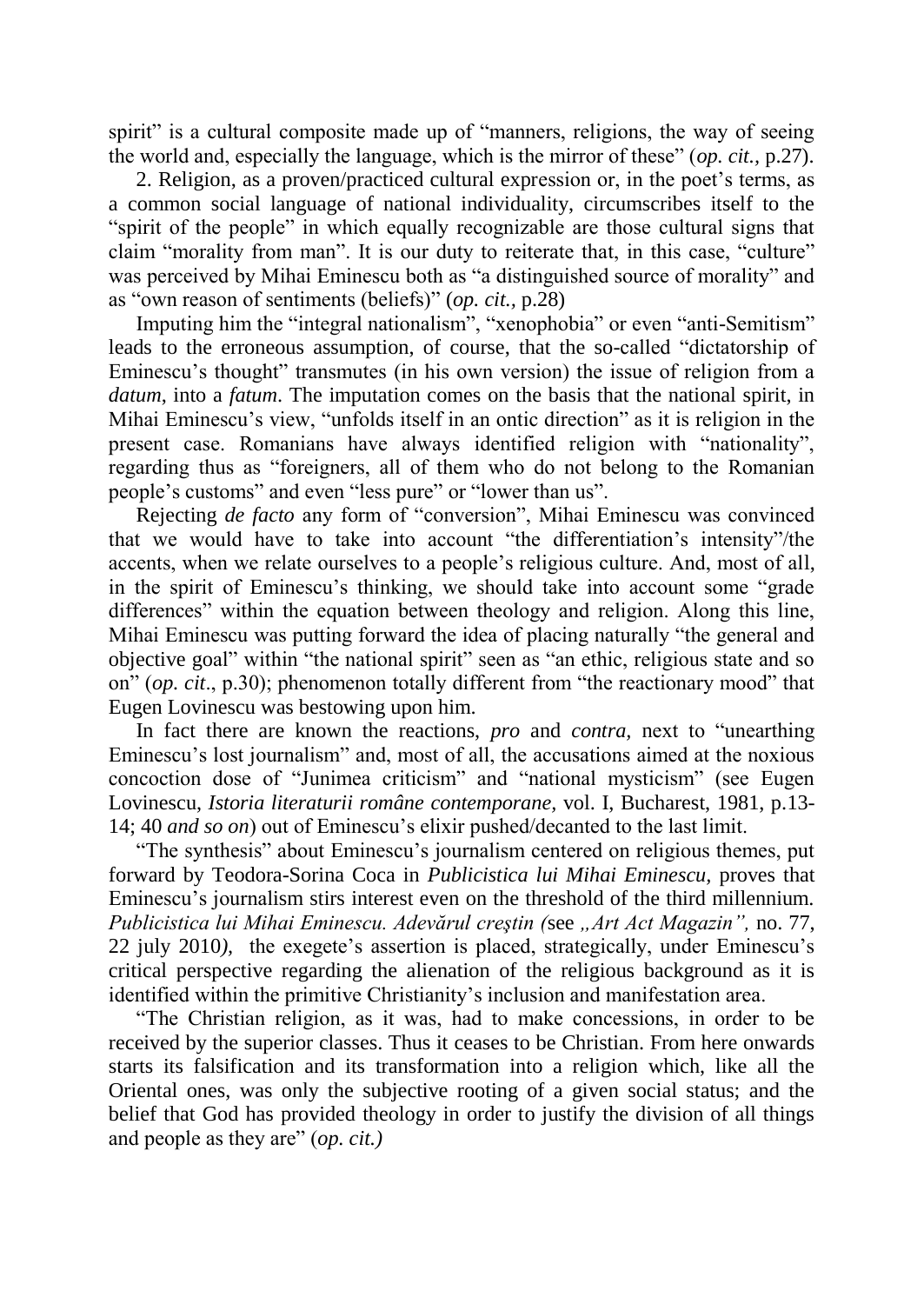Several articles are revised on this occasion such as *Din istoria mănăstirilor închinate* where the poet shows his interest towards the Orthodox religion and supports the laudable initiative of an abbot of "Candlemas" Church. Archimandrite Chiriac, pilgrim through the Romanian Principalities, to collect books in order to establish a library at Koutloumousiou hermitage, finds in the *Timpul*"s gazetteer an effective support, who encourages his readers to send in books and money, as donations for the projected library. Eminescu"s cultural missionary task transpires also from this association between the need of knowledge and fate with the due insistence of the role played by the church and cultural-religious education in the process of formation and upbringing of the national spirit. In his *Cu timpul au început a se recunoaste...* he pleaded for the primacy of "the Romanian language" by emphasizing the exquisite role of words and of the language contained in the religious books in strengthening the spiritual part. For such a well administered treasure in this "non-translatable part" of a language will plainly stand Mihai Eminescu, as in the above named article, but also in other less known miscellanea.

Because this "non-translatable part of a language forms its true ancestors" dowry, while the translatable part is, in general, the treasure of human thought. As in a village all of us enjoy certain things, which are for everybody and owned by nobody, lanes, gardens, squares, in the same manner there are, in the republic of languages, beaten tracks for all  $-$  although his own real property someone has it at home; and within its home, Romanian language is a good housewife and has a lot of good things" (*manuscript* no. 2255 in *Fragmentarium*, *ed. cit*. p. 678).

In the same article it is underlined the struggle of the Romanian scholars, both laics and clerics, the effort of neutralizing through Romanian teaching "the venom of the Calvinist books", printed and spread with a subversive religious goal. In counteracting the attempt of attracting the Romanian people towards the "Reformation" there is Eminescu"s assessment for the "Romanian Church"s" cultural and religious effort and the illuminated Romanian gentlemen who involved themselves in maintaining the "right ancestral beliefs" through the translation of religious books in a Romanian language "that preserves the right meaning", which they have "sanctified" it and have introduced it in the formulas of worship and state administration. Teodora-Sorina Coca also emphasizes Mihai Eminescu"s capacity of handling and manipulating religious concepts and terminology. "The articles on religious subjects" are based on: knowing the titles, the church"s ranks, knowing the provisions and agreements between government and Church, the position of the Church within the state"s apparatus, the historical path of our country, the canonical rights of the Western Church, cosmogony theoretical thesis and, of course, in depth studies of the Old and New Testament" (see. Teodora-Sorina Coca*, Publicistica lui Mihai Eminescu. Adevărul creştin,* in "Art Act Magazin", no. 77, 22 July 2010).

A separate discussion deserves also the "religious story" *Serbarea de la Putna întru memoria lui Ştefan cel Mare*, a text that stands out both for its literariness and the emotion of connecting to the sacred. But above "journalist's duties", a scent of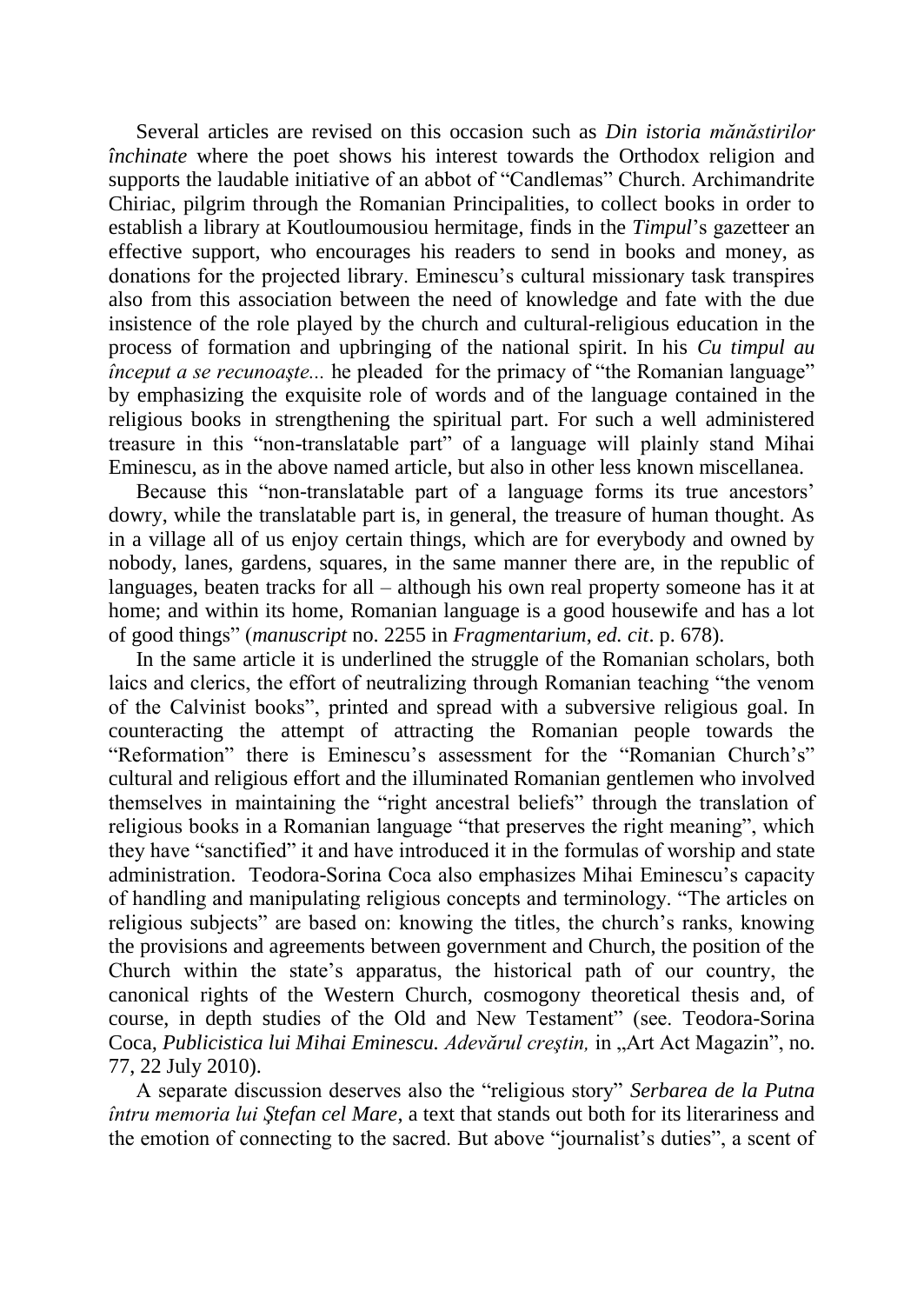an uncensored love of nation and language comes forward out of the religious articles. The same scent is found among Eminescu"s other drafts about which the poet was convinced that "confused as they are" they "*must* stand before the eyes of any Romanian man of culture" (see C. Noica, "Ce cuprind caietele lui Eminescu", in *Eminescu sau gânduri despre omul deplin al culturii româneşti*, Bucharest, 1975, p. 30-47).

3. What is needed, however, to be reviewed unbiased, beyond any wickedness regarding the fact that Eminescu"s ideology transpires in "some xenophobic or fascist manifestations", during the early twentieth century (see Eugene Lovinescu, *op. cit*. p.14), is the blockade imposed upon the national and cultural-religious perspective, especially when it is imposed fallaciously whenever the opportunity arises.

And of such "opportunities" we are not short of. We can spot them out once we proceed reviewing the "Eminescu"s file", in the light of an "intellectual ease", as "people's hero"; file prepared by Marius Chivu, in "Dilemateca" no. 9/2006 and reprinted in "Dilema veche", no.  $367/24$  February  $-2$  March 2011, accompanied by a series of portraits adapted to the mocking spirit, out of which could not be missing, of course, a close-up photograph of Mihai Eminescu as a "communist hero".

Based on the assumption that "Eminescu barely survives his own myth", Marius Chivu, sees in Eminescu, grosso modo, a "Jack of all trades": "Supporting almost all the political, moral or literary causes of posterity; claimed by all forms of nationalism: Orthodoxy, Iron Guard movement, Proto-chronism and, at present, the New Right; Eminescu was able to be - as Nicolae Manolescu stated - "emblematic in our century for all currents of thought."

In Marius Chivu's opinion, in "Eminescu's critical reception" file there are three important moments:

"First comes, Maiorescu"s article of 1898, following the first edition of poems, where the critic imposes the image of a Schopenhauerian spirit, of the genius totally abstracted from the daily routine. The second moment corresponds to the posthumous poems publication in the Perpessicius edition and Calinescu and Vianu"s studies of the 30s, followed by Ion Negoitescu"s interpretation, printed in 1968, which establishes the value of the posthumous poems and the image of a visionary romantic.

And, of course, the third moment, equally "important of Eminescu's reception".... *incredibile dictu*.!...: appears in *Dilema* no. 265/1998. For the first time, and so far the only one, there was an attempt at the deconstruction of the poet"s personality cult and the prejudices found in the collective imaginary, reopening the discussion of the literary myth, the reassessment and revitalization of critical thinking as well as an indirect invitation to rereading"... *E fructu arbor cognoscitur!...* 

But in spite of the seizures and/or labeling of all kinds, Eminescu"s journalism and other works advocate, agonistically, for the (re)establishment of some formulas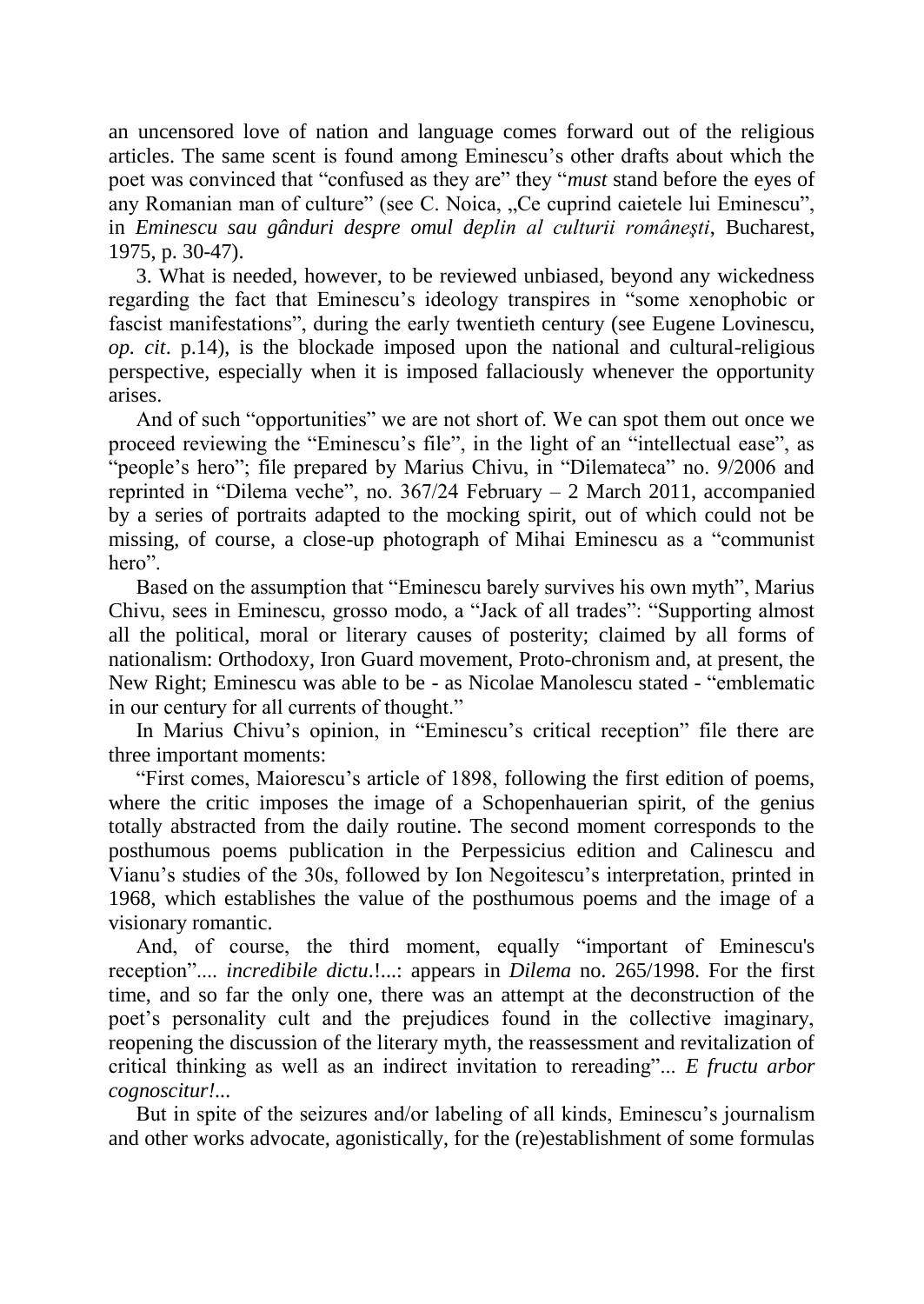of "national solidarity through tradition", including religious, that could be placed under the banner of patriotism as a feeling of genuine emotion: "I love this good, gentle, affable people, in whose name diplomats cut out charters and wars, portray emperors that it could not even dream of them" (manuscript 2257, in *op. cit*.).

Moreover, the phrase "general culture" seemed to be, at the time when Eminescu was spreading his philosophical thoughts and tension through drafts, in aesthetic deficit against the antique's culture, for whom art, as a form of individual"s expression, was in "the closest relationship with religion and the state" (*op. cit.* p. 35)

In this way could be explained, for example, Mihai Eminescu"s over commented reaction towards the surplus of "icons from Russia". What was for some an expression of the obvious Russian expansionism, for Mihai Eminescu was only a "disorder" fuelled by recessionism and exacerbated from a political point of view. The situation, in Eminescu"s opinion, was due, exclusively, to the lack of a Romanian icon industry, a real fact without any connotation of foreign policy. If the evidence of the "Muscovite danger" could be, at that time, a real threat, the "causes" that could have concurred to the weakening of the states were of a different kind: economic and social. "But through a more developed economic and cultural status and having the required welfare level, then the external attempts to tempt them (the Romanians) through icons and portraits would not have any success" concludes Mihai Eminescu in *Iconarii d-lui Beldiman*.

Concerned about the reasons that prompted Mihai Eminescu to pledge for the icon as a form of art and for the establishment of a cultural project to encourage talented icon painting artisans who possessed also an obvious artistic culture, Valentin Marica (see *Eminescu despre icoană ca artă* în *NOI, NU!,* Attitude and culture magazine,Thu rsday, January, 29th, 2009) was referring to the "timeliness" of Eminescu"s opinions regarding the diversion of our Eastern, oriental spiritual flow from a an authentic cultural landmark into a "drainage swamp of all the useless things belonging to the European overproduction". Mihai Eminescu"s two articles: *Iconarii d-lui Beldiman* (November, 13th, 1888) and *Iar iconarii* (20 November 1888), fuel Valentin Marica"s plea for the poet"s involvement in the practical issue: the revival of Romanian industry "with worship objects" icons, in particular, with which laity often comes into contact. We should remember that Mihai Eminescu was also warning that such an "ugly reality" was, at that time, offset by another one, apparently "favorable" from a politico-economic perspective, by launching into use the icons painted at Gherla. These "Romanian products" over-impregnated with the "naïve language", though regarding its artistic value the poet had "his doubts", leading to the idea that "where the local culture appears though as a pure personal purpose", "it has not (even there) the purpose to fulfill man's individual *moral call*, to increase his value", but merely "to pass distinctly" as something individual, "a pleasure and a luxury" (see *Fragmentarium*, *ed. cit*., P. 35)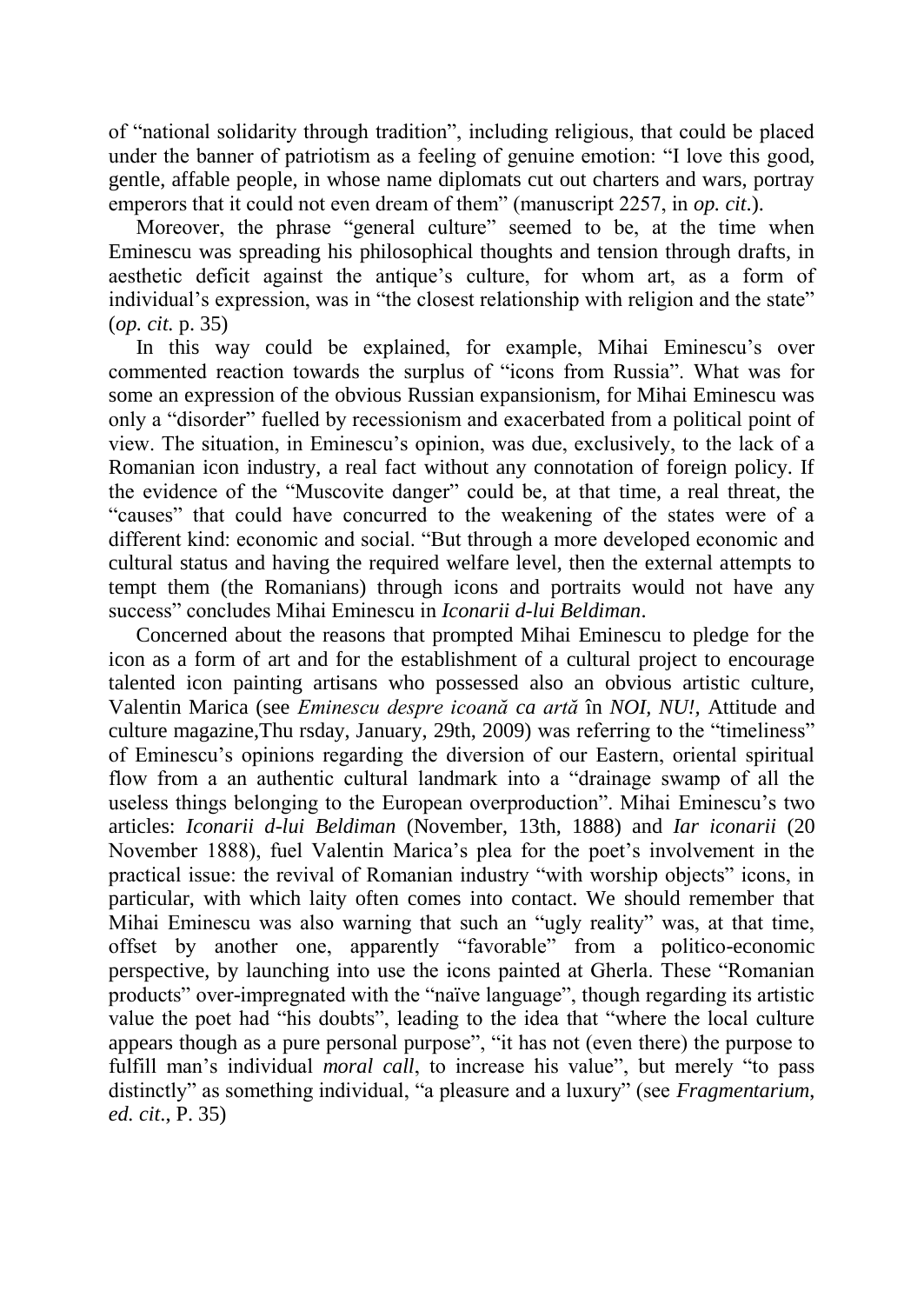On the other hand, Constantin Cubleşan was reactivating the members of the Gândirea group's perspective referring to the fact that the "controversialist" Eminescu's" categorical position was, in fact, that of an unwavering defender of Orthodoxy and national existence as spiritual basis of our affirmation in the world.

Influenced by the subject in question, Eminescu"s argumentation not only proves its historical and political relevance, but also the opportunity in the sense that the "religious icons", introduced because of the identity"s denomination and due to the religious rite, are incomparably more pernicious through their spreading, rather than the political icons. If "political influences are in general changeable and ephemeral, religious and denominational influence often persists for centuries" and can determine the "deepest conviction of a nation"s conscience". Because in Mihai Eminescu"s opinion, "religious icons persist as long as people hold onto the inherited religious denomination and thus, in the past, in the name of religion, the Russians invaded the Romanian principalities and the Balkan Peninsula (...) The causes which could weaken the Romanian state"s security are of a totally different nature: economic and social" (*Iar iconarii,* in "România liberă", no. 3357, 20 November 1888).

Moreover, according to Mihai Eminescu, "the true lawyers of the church are the arts: a Gothic dome, an aria by Palestrina, a painting by Raphael, or a statue by Michelangelo, is a good orator, who uses man"s good inclinations" These masterpieces make an atheist "feel infinitely small compared with the infinite time and the causal chain." (*manuscript 2306* in *Fragmentarium*, p 64). Mihai Eminescu shows concern about the way and especially how the church speculates this state of affairs, confiscating a sentiment, such as religiosity, for its own use, fact which determines his well known critical reaction against such a strategy. Familiarized with the cathartic effect produced by the arts, the poet had long been convinced that the icons painted artistically have a major sensitive impact, polishing not only "the soul"s", but also the "eye"s civilization" too, which is used to "accustom itself" with "correct forms". Thus, the spiritual accessibility religiously mediated by the icon is endorsed by its artistic/plastic value. Thus this makes Mihai Eminescu speak about "bearable icons", given that this vernacular production may exceed aesthetically the Greek products of the Orient or the Russian ones of the years 1840-1850, of a "phenomenal ugliness." Therefore, the icon, in Eminescu"s acceptation, must conquer through transfiguration, through the "cathartic" effect produced by the painter"s art, entirely different from the manner of serial "reproducing" of "mummies and skeletons, which have resemblance with stiff and conventional faces out of the old Egyptian"s paintings, which invaded "the Romanian icon market".

What Eminescu rejects is "the empty and barren formalism", "the steady persistence into old habits and often evils", "the lack of ideals", and the transformation of the religious art into an instrument of "social utilitarianism"; that such hijacking situations incarnate towards the "specific" and "historical" evil which, as seen in the current case, favored the "spread of ugliness". For if political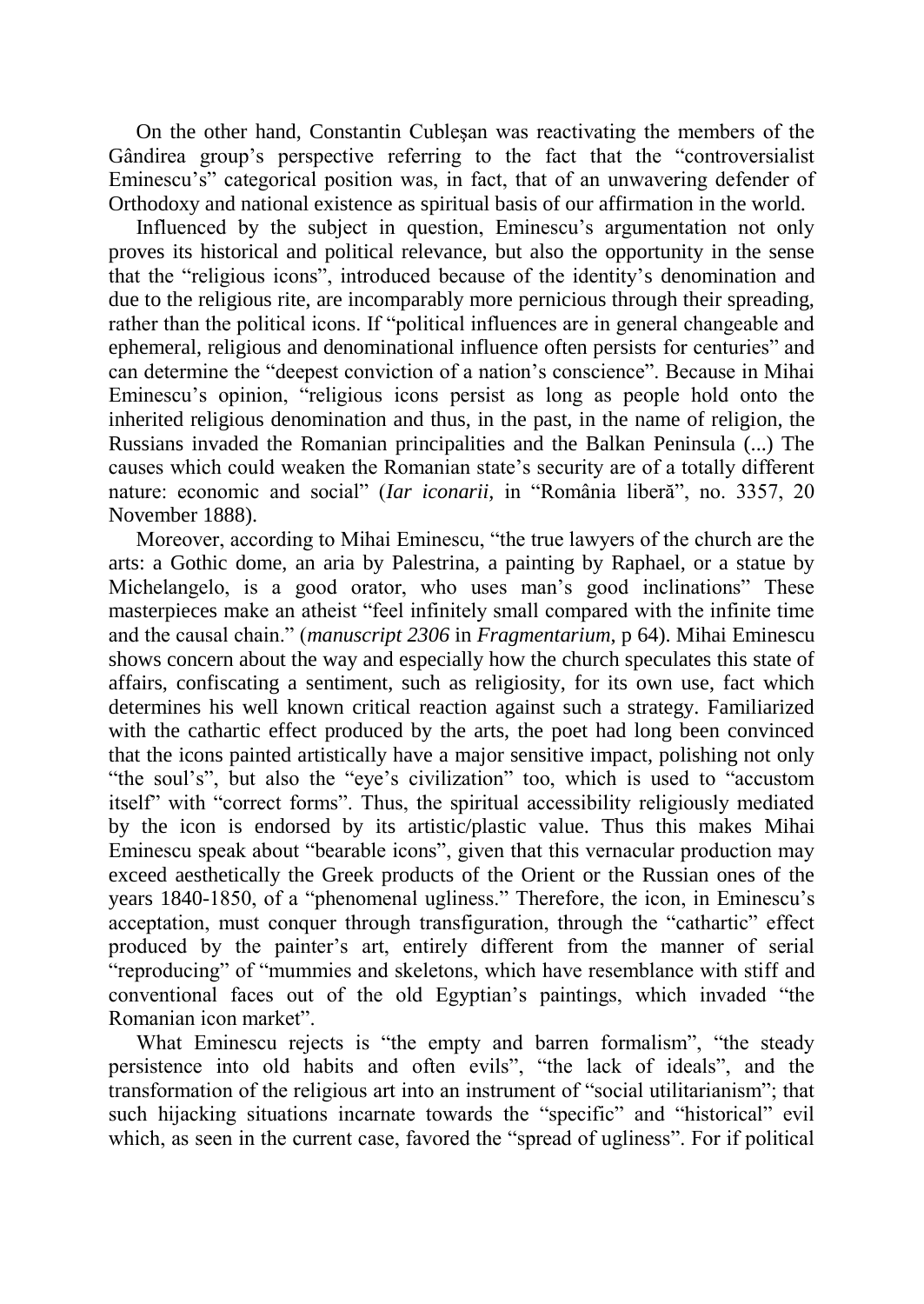influences are fleeting, the "religious influence" determines "the most intimate and deepest conviction of a nation"s conscience" fact which determines Eminescu to plead for resizing the local iconographic background, aware that a "more developed" economic and cultural status could be reconciled with a problem of religious spirituality, against which artistic exigency and pure spiritual feeling are required.

4. Such "reactions", listed as marks of "extreme nationalism" or, worse, outbursts of "Nazism" are required to be corrected and then relocated onto social philosophy coordinates regarding the effects of the seizure and diversion (alienation) of the religious sentiment among Romanians. Nothing more or less than the Eminescu"s positions, as they transpire from the "private notes", such as the type of relationship between the "natural state" - in his attempt to become "a living and stable organism", "a kind of an automat", concerned exclusively with the consolidation of a certain "form" and of a "particular own way away from any controversy" - and the means of achieving this goal: "religion or more plainly, the divine right". (*manuscript 2257*, in *op. cit.* p.223)

We mention that, in Eminescu's retrospective on religion (poorly researched or addressed in a truncated manner), the "divine right" is similarly to "the painted plan of a house, whose buildings precede it", the forms of religion being "the purple cloaks with which is cover the life"s deep mess". With the mention that through its "folds" transpires "a glimpse of reality, and unfortunately the wrinkles themselves shine more than anything else" (*op.cit.* pp. 223-224). As it is historically confirmed, in Eminescu"s vision, the isolated states, *rectum* "natural state" tend to be "perennial". But in contact with foreign peoples, "the natural states die", as "mummies unravel themselves into ash in contact with external air". But as long as they are "enclosed within a nation", they "create the air that they need", they "create for themselves the religious atmosphere, where they can vegetate". Hence the "nature"s double game": first "the conditions, which encounter themselves in order to create an organism", and second, the tendency of this organism once emerged to create itself "the conditions needed for its existence". Only the impassibility of creating them makes it disappear, says Mihai Eminescu (*op.cit.* p.224)

The dynamics of Eminescu"s opinions on religion as a natural phenomenon is also visible in his allegations related to "the ossification" of state systems through hereditary classes. "Heredity is equal to perennial-nation", says Mihai Eminescu.

To be as convincing as possible about the subtlety and timeliness of Eminescu"s opinions regarding the relation between religion and natural state, we will focus our attention on a text dating from the time of his university studies. The text is important in order to understand his critical views about the ways religion manifests itself and/or in connection with the representatives of the church; the severity of this perspective being recognized in the lecture *Influenţa austriacă asupra românilor din Principate*, presented under the Junimea"s auspices in 1876 and published, the same year, in *Convorbiri literare*.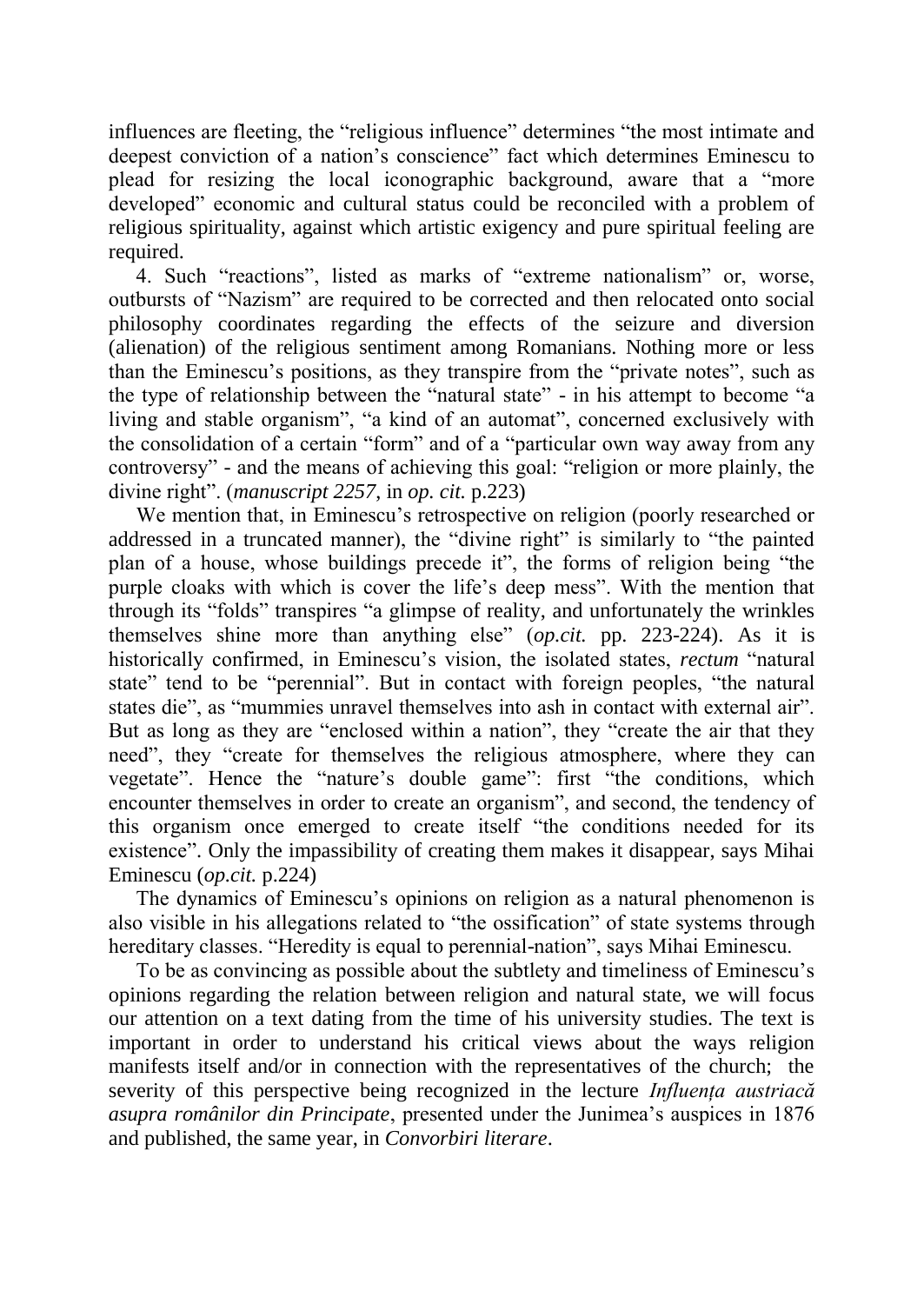Eminescu reacts against the intention of creating a Roman-Catholic metropolitan see in Bucharest. He regards this decision as being clumsy, given the complicated, tensed political situation of the time. This incident gives him the opportunity to display his beliefs/fears related to the danger of the state "falling under the domination of a power which divides it into infinity" (*manuscript* 2255, in *Fragmentarium*, *ed. cit*., p. 226).

Connoisseur of the "Kulturkampf" effect, unleashed by the struggle between Otto von Bismarck and the Catholic Church regarding the church"s place and power within German society, the poet brings back into question the history of the political rivalry between the Hohenzollerns and the Hapsburg amid the "struggle for civilization". It seems that, in Mihai Eminescu's view, this rivalry, extending itself in/towards Mitteleuropa, engulfed Romania too, serving thus as motive for the intention of setting up a Roman Catholic metropolitan see in Bucharest. An action with a dual purpose: of spreading Catholicism in Romania and the Balkans (deed which the Austro-Hungarian Empire could take advantage!) and putting Charles I of Hohenzollern (a Roman Catholic) into a "delicate situation", on the grounds that he came from southern Germany (mostly Catholic) as the Prussian Hohenzollerns, the majority of them, were Protestant. Thus denounced, the purpose of a Metropolitan Catholic establishment in Bucharest exposes its true political nature. This decision is extended also to Bucharest in order to "establish the Hohenzollern dynasty"s position in Romania". It is one of "the measures through which Austria-Hungary, especially Hungary and in particular the Hungarian people, want to secure a dominant influence upon the peoples of the Orient". (*art. cit*.)

As far as they were concerned, as Mihai Eminescu states, "the Romanians welcomed the Roman Catholic Prince. Though the Romanian people's hope was, and it is, that the dynasty founded by this Prince will not be Catholic, but Romanian, meaning Orthodox; for seventeen years, however, throughout the country it was never felt that we have a heterodox Prince" concludes the journalist without hesitation. Through the establishment of the Catholic Metropolitan see of Bucharest, *the political spirit of the Romanian people* had to change because "today it is possible to challenge the throne from a denominational point of view". The "Kulturkampf" effect stands out through the effort of Eminescu, the journalist, to point out that "always, the Papal see has regarded Catholic princes as agents of Catholic propaganda", approach which, as far as we Romanians are concerned, would be exercised, in most cases, with a certain violence, "the Romanians felt the most of it"; first of all, as an attempt of denationalization, causing them to act act accordingly.

In an editorial in *Timpul* (no. 112, May, 20th, 1883) Eminescu brings back to the spotlight those historical facts which confirm the justified fears of the Romanians, most of them Orthodox: "our ancestors were persecuted by the Catholic kings of Hungary not because they were Romanians, but because the Pope had threatened them with excommunication if they were lenient with the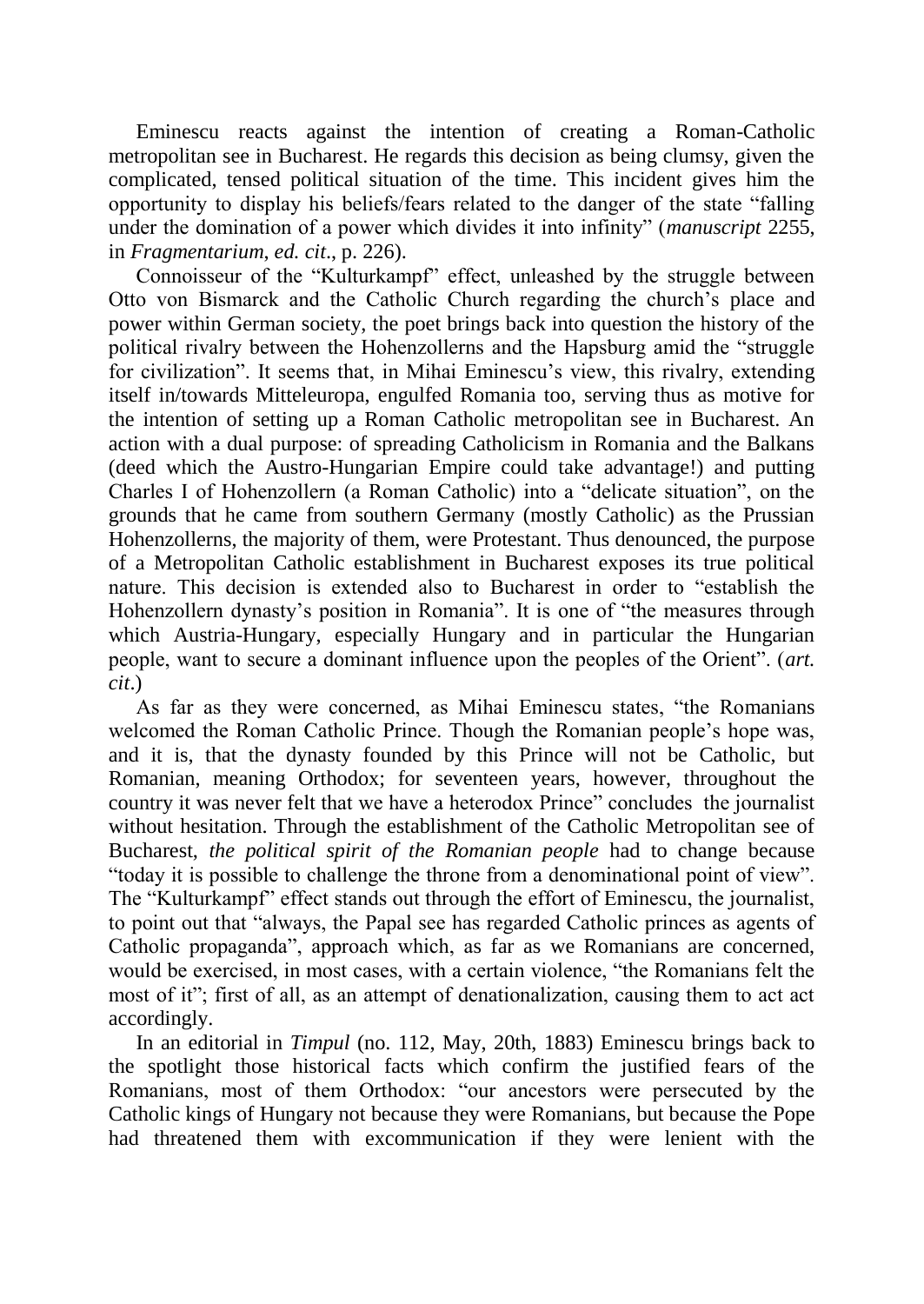schismatics. A great number of Romanians left the northern mountains, under Bogdan Dragos Voda, their homeland, Maramures, because a Catholic king wanted to impose upon them the Catholic confession. Our Transylvanian Romanian brethren have suffered for centuries the greatest oppression precisely because they were not Catholics. The Hapsburgs, taking dominion over Transylvania, managed in a short time to dismantle the Orthodox Metropolitan see of Alba Iulia, the holder of it being though appointed by the Metropolitan of Bucharest. Through this act, they would have produced confessional disunity between the Romanians in Oltenia if the Belgrade Pact had not compelled them to withdraw" (*art. cit*.).

Mihai Eminescu rereads the Romanian natural state"s destiny through a double lens: a Bismarckian one, on the one hand, and a traditionally conservative one, on the other, being convinced that "after a century and a half", the Catholics followed their "commenced work", banking, politically, on the Eastern Carpathians Romanians' division. Torn between "two churches: one belonging to the people, the other to the Court", claimed by "two heads of the Church, one the country"s spiritual father, while the another the Royal Family"s one and of the other foreigners settled in the country", placed as a bridge over the "insurmountable abyss" between "the people and the dynasty" the Romanians certified their status as victims of historical conjunctures.

The Junimea society's conservators were certainly aware of Otto von Bismarck's initiatives, as a response to this Catholic threat by triggering procedures and legislative initiatives designed to reduce the power of the Church and to eliminate its capacity to indoctrinate the German subjects by putting schools under the state"s supervision. Thus, in 1871, the imperial government adopted the laws that forbade the use of pulpits by priests to discuss politics, leading to the expulsion of the Jesuit order from Germany and the elimination of religious teachers from state schools. As of May 1873, "the Falk Laws" extended the state's control over the clergy through the regulation of priests" ordination, empowering the civil marriage and investing some state institutions with disciplinary powers over the Church.

It seems that some of the conservative Junimea society"s legislative projects were not foreign to the "Kulturkampf" breeze, whose priority was the secularization of society due to the fact that, in public life all citizens should accept the State"s prerogative and not the Church"s.

Eminescu's notes readdress "Europe's case" which "through the arrival of the Germanic element", organized in natural states, would have been "prone to such organization forms of states with castes" if it had not come into contact with an "element" -brought by the "bearers of the Christian religion"-, firstly "international" and secondly, "unable to form castes": the democratization of the *milites ecclesiae* recruiting process within the secular society or in other words, "wherever they were founding them" (*ms*. 2255, in *Fragmentarium*, ed. cit., p. 224)

Catholicism freed Europe of castes, concludes Mihai Eminescu in the sense that where "the decision factor belonged, indeed, with the private universities"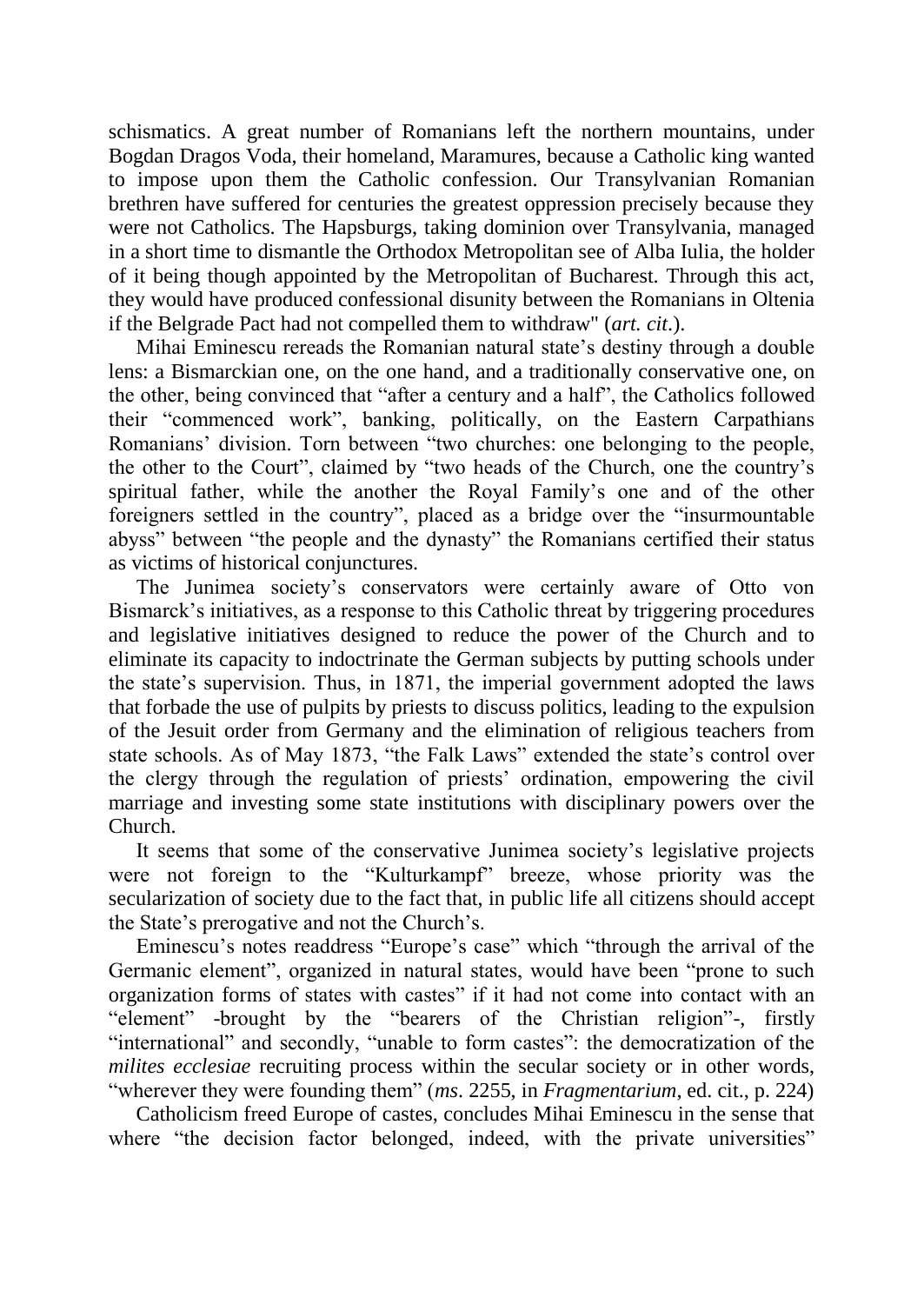"children of all classes" will be accepted. But in a paradoxical manner, the church's autocratic organization was basing its system of clergy"s recruitment on a "core of democracy preserved through celibacy".

The danger that the universal church might fall under "the domination of a power which divides indefinitely" is interpreted in the light of the Junimea society's pattern as follows, "the Church, which, through its concessions made to Feudalism has renegaded the Christian law"s spirit, born out of the Roman Empire culture"s super fluency, The Church, which was Christian only by its name, The Church, which in order to create the necessary atmosphere for Feudalism, became a Germanic paganism, through the mere fact of celibacy had destroyed Feudalism, and itself". (*op. cit.*, p.224 )

Obviously, Mihai Eminescu admits that the Romanian Church had its own merits in supporting and encouraging the fight for independence of the Romanians living in provinces ruled by foreign forces. In an article, mentioning Mircea Eliade"s *De la Zamolxe la Iisus* (see "Ziarul lumina", the first Christian daily newspaper in Romania, the issue published on Friday 15 January 2010) and based on the "negative image" of Nichifor Crainic"s *Gândirism*, the editorialist George Enache was obstinately pleading that Eminescu believed in the role of the Orthodox Church as an identity element in the history of Romanians and in the moral value of religion in general. This explains the fact that the perspective upon Christianity was never part of Eminescu"s discourse "autonomously, but only as a component of a wider discussion, namely national (Romanian) identity and the nation"s traditional values" (Orthodox Christianity, the national language etc.).

Eminescu"s conservatory attitude stands out from his accepting the state and society as "nature's products"; the poet understands the state as similar "to bee states" in which "the fate of young generations is similar to that of swarms etc." At a closer look, he sees that this "body" is dominated by its natural tendency "to ossify in forms, in shadows of laws  $-$  as Muresanu would call them" which will become independent after reaching maturity. Or, in Eminescu"s thought, owners of "stable forms, always the same, through which consecutive generations pass, just like will-less matter, through all forms of existence."Moreover, by analogy, just as "a body contains ideationally its embryo form", the "society" seen from all viewpoints of its development is "contained" in social-historical forms. "Its future stages, legislation, law, religion" etc. depend, according to Eminescu, to a social complex whose vital "organs" have "their respective energy," "their own way of secretion." Religion, "as clothing for institutions", born instinctively, is related to the "public spirit", "public opinion" and the "feeling of belonging together" (*ms*. 2255, in *Fragmentarium*, p.225).

5. Labeling Mihai Eminescu a supporter of a specific religious system would be hazardous, because he places himself amidst the stream of a transdisciplinary religious ethos, without categorically rejecting any of its tributaries.

The error that is unfortunately still alive is related to the "cult" or "cultural" "complexes" of various interpreters who assimilated Eminescu so that he was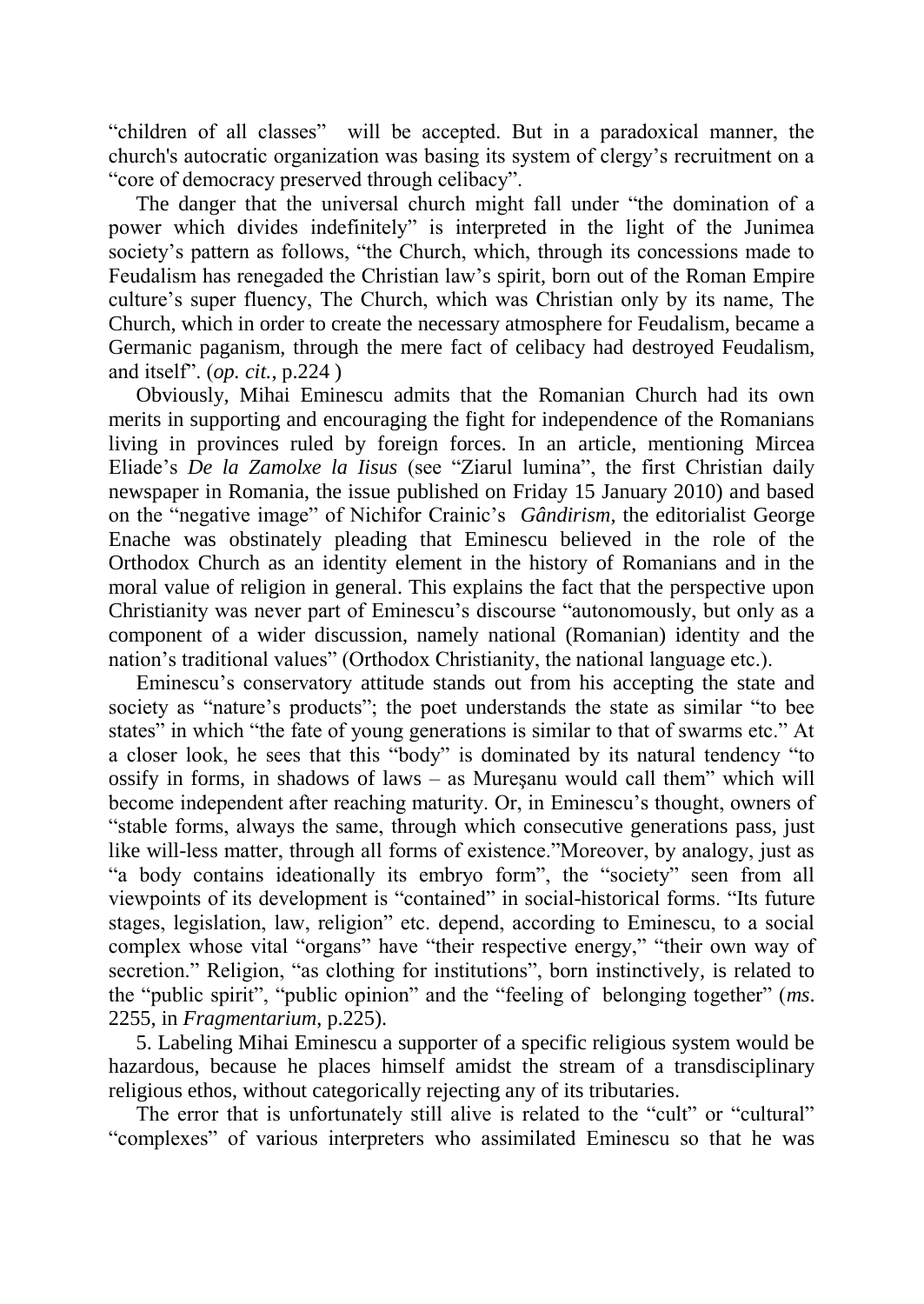viewed as a pagan, Orthodox, Catholic, materialist, Buddhist, Pythagorean, Stoic, Eleatic etc.

Nichifor Crainic agrees that Eminescu"s poetry and thought were temporarily confiscated by doctrines and ideology; he argues that Eminescu"s poetry is penetrated by a religious vein, easily identifiable in the cosmogony of *Scrisoarea I* which "is not philosophical, but religious or mythological." Even if the cosmological tableau "is not identical to the one revealed in the Bible," Crainic maintains that "a religious breeze is blowing through it. Any cosmological myth has a religious breath" (*Creştinismul din poezia lui Eminescu*, in *Spiritualitatea poeziei româneşti*, Bucharest, 1998).

Nichifor Crainic was determined to prove that Mihai Eminescu was a poet of Christian inspiration. Even though, quantitatively, the position of Christian texts in Eminescu"s work is not dominant, the feeling of religiosity prevails.

Referring to the poem *Rugăciune unui dac*, Nichifor Crainic emphasized that besides the "hemistich" *El zeilor dă suflet*/He gives gods a soul, a note through which Eminescu colors the prayer in a "Dacian" manner, "all the other elements of the fragment, ideas and words, are Christian:" "*În vuietul de vânturi auzit-am al lui mers/*His pace I distinguished in the wind"s roar is a Psalm verse; and *El este moartea mortii si învierea vietii*/He is death's death and life's resurrection is a hymnal fragment from the Easter service" (*op. cit.).*

Convinced that when "Eminescu"s genius opens completely seduced by his exotic readings, his understanding of the celestial orders assumes the pure gown of Christian spiritualism," Nechifor Crainic sees *Luceafărul* as a "grandiose Christian poem":

"Its plot develops on two planes, one earthly and the other celestial. It is man"s ephemerality before divine eternity. They communicate with each other and intersect in the fire of love"s passion, for passion, short by nature, but eternal because of its intensity, seems to inhabit the intersection between heaven and earth. In fact, there are two simultaneous loves in Cătălina"s soul, one of the body and one of the spirit. They fulfill each other. It is the human soul that is thirsty for the ideal in the other world."

The solution proposed by Crainic was to be fully accomplished in the interpretive solution proposed by Edgar Papu or Constantin Noica, exegetes who maintained that the Romantic themes are just an "adstratum" of Eminescu's work, a tribute to the literary fashion of his time, and the essence of his work was a Christian "spirit" which could be revealed through careful analysis of his oeuvre, in the case of Edgar Papu"s exegesis, or an illustration of Constantin Noica"s Romanian ontological model of the being.

This attitude is contrary to Pompiliu Constantinescu's vision of the pre-Christian background of Eminescu's poetry. Pompiliu Constantinescu was convinced that "Eminescu's genius goes deep to the positive and negative roots of both life and death, of creation and chaos, of instinct and intelligence, voluptuousness and asceticism, of the relative and the absolute, of the blind «will» and lucid reflection.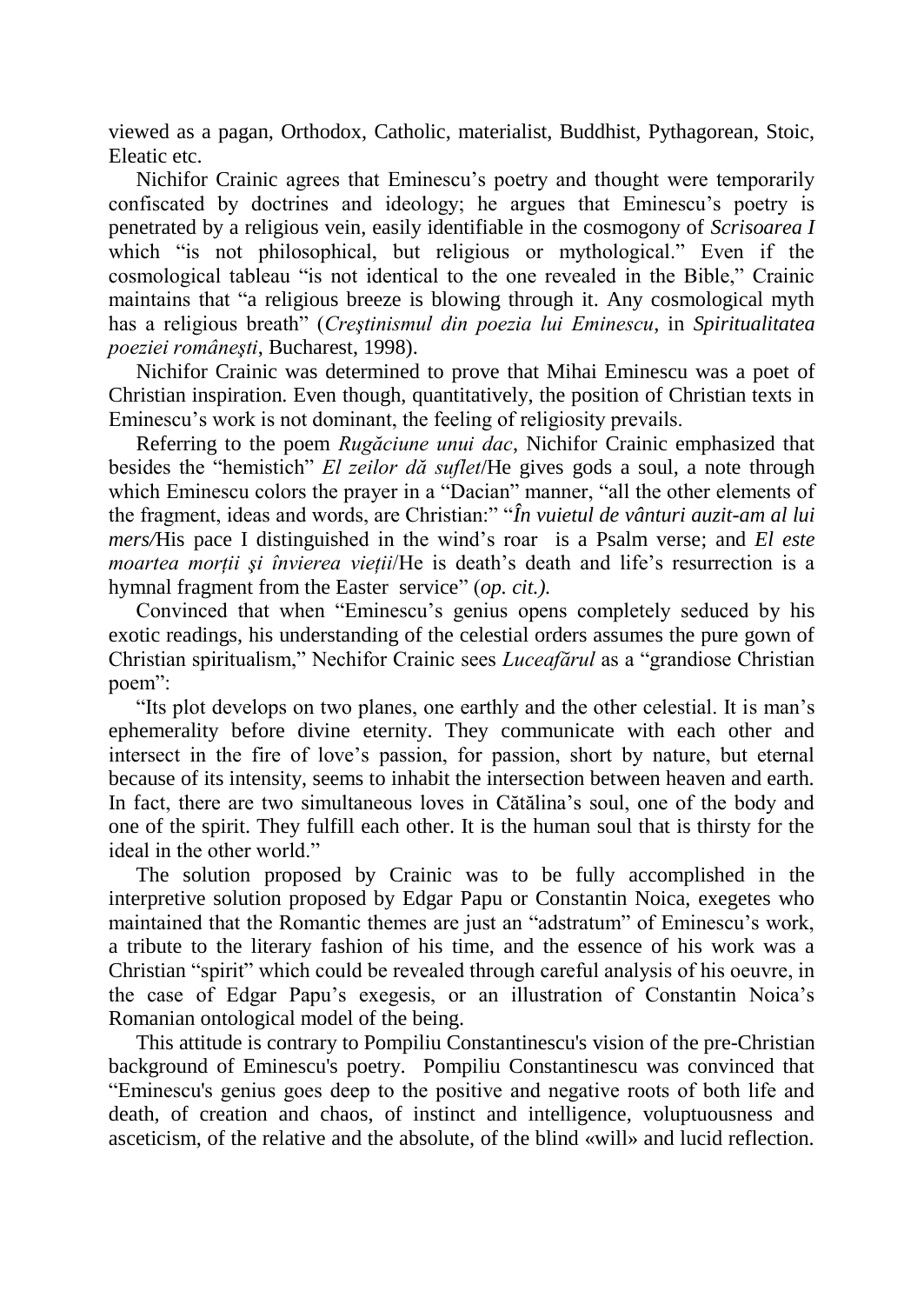That is why he cannot be Christian, but pagan, for he knows no sin, which is a brake in the safety of existence./.../

The vision is cast in Buddhism, Platonism, demonism  $-$  without Christian elements – for Eminescu does not preach consolation through mercy, the illusion of the afterlife, the resurrection, or God's love./.../ (Pompiliu Constantinescu, *Eminescu, poet păgân*, în "Manuscriptum", nr. 1/1977, p. 72)

Aurelia Rusu proves that Mihai Eminescu is not a "materialist"; she argues that the poet uses the materialist perspective just for to demonstrate "the existence of the immaterial substance." Eminescu concludes that "Because materialism is monist, it is also more idealistic than any pluralism: *idealism and realism; moralism and pluralism – there are the true antitheses*" (*ms*. 2275, in *Fragmentarium*); he is thus convinced that "there is no antithesis between idealism and materialism" because they both admit a single *cosmic unity*" (*ms*. 2255, i*n*  Aurelia Rusu, *Eminescu – ipoteza atomilor*, Libertas Publishing House, Ploieşti, 2010).

The currentness of Eminescu's perspective upon religion, as it emerges from the *Fragmentarium* may be identified in newer research in the philosophy of religion (see Aurel Codoban, *Sacru si ontofanie. Pentru o nouă filosofie a religiilor*, Polirom Publishing House Iasi, 1998).

These exegeses – that insist upon ontophany as final result of Christian religious experience whose divine mediator is Jesus Christ, of the same nature as God and who, as Son of God, preserves the divine person replacing the "principle" of pre-Christian religions – cannot avoid Eminescu's thought with references to God's cosmic legitimacy.

This is true because Mihai Eminescu used to see God as "an atom, a mathematical point; the common point where all the powers of the earth melt, to build the body of laws, a cosmic system." (in C. Noica, *op.cit.*)

## **Bibliography**

## **Books**

Călinescu, G. *Mihai Eminescu, studii şi articole*, Iaşi, Editura Junimea, 1978

Codoban, Aurel. *Sacru si ontofanie. Pentru o nouă filosofie a religiilor*, Editura Polirom Iasi, 1998

Codreanu, Theodor. *Eminescu martor al adevărului*. Bucureşti, Editura Scala, 2004

Codreanu, Theodor. *Mitul Eminescu*. Iaşi, Editura Junimea, 2004

Codreanu, Theodor. *Modelul ontologic eminescian*. Galaţi , Editura Porto-Franco, 1992

Crainic, Nichifor. *Creştinismul din poezia lui Eminescu*. În *Spiritualitatea poeziei româneşti* , Editura Muzeului Literaturii Române, Bucureşti, 1998

Eminescu, Mihai. Fragmentarium, cu un Cuvânt înainte, Sinopsa manuscriselor, Indici de D. Vatamaniuc, Bucureşti, 1981

Eminescu, Mihail. *Opere complecte*. Poezii. Nuvele. Roman. Teatru. Cugetări. Scrieri literare, economice, politice, și filosofice. Scrisori. Critica rațiunii pure de Kant. Cu o prefaţă şi un studiu introductiv de A.C. Cuza. Iaşi, Editat de Librăria românească, Institiutul de arte grafice N. V. Ştefaniau & Co, 1914